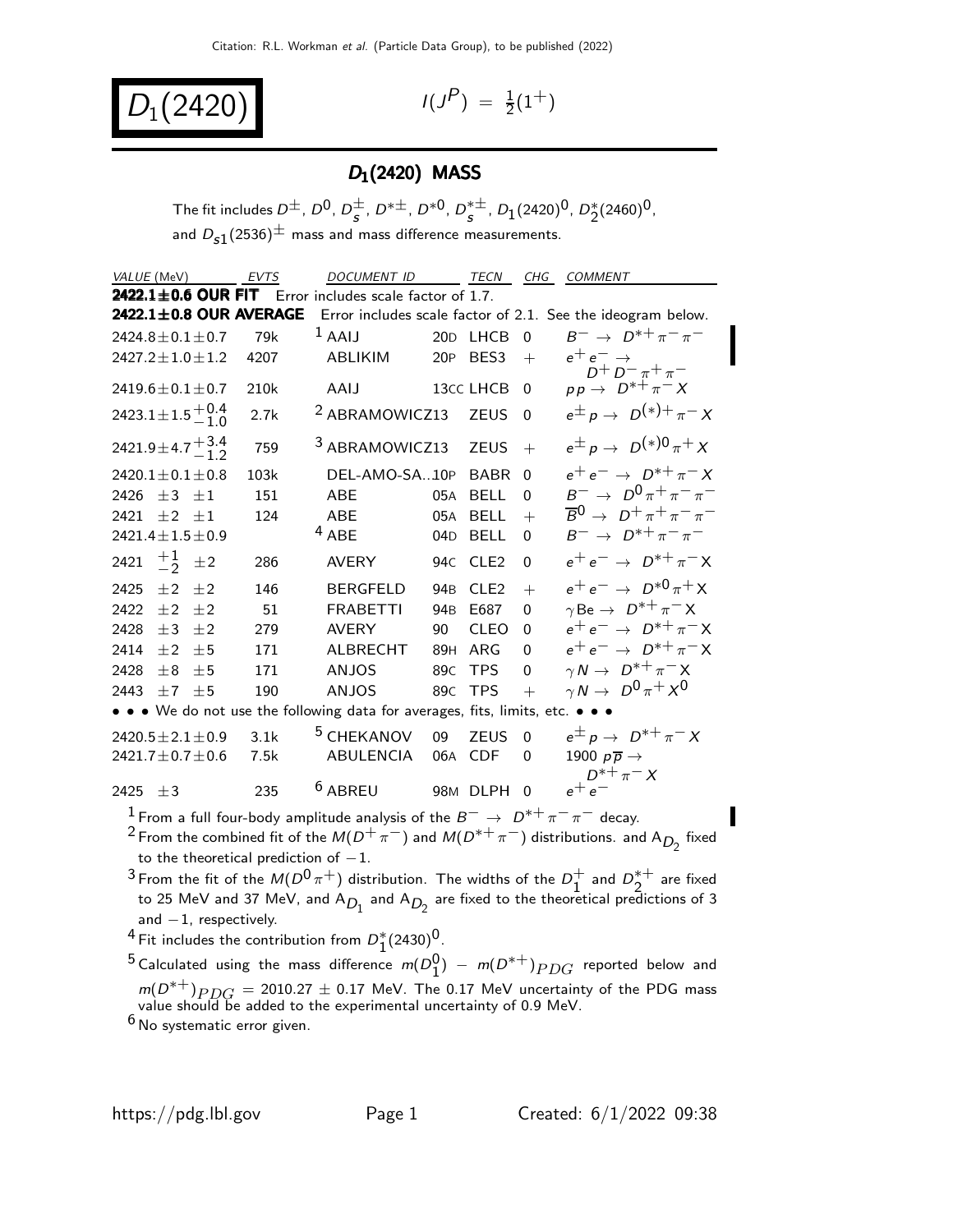

 $D_1(2420)$  mass (MeV)

# $m_{D_1(2420)^0} - m_{D^{*+}}$

The fit includes  $D^{\pm}$ ,  $D^{0}$ ,  $D^{\pm}$  $\frac{\pm}{s}$ , D<sup>\* $\pm$ </sup>, D<sup>\*0</sup>, D<sup>\* $\pm$ </sup>  $_s^{*\pm}$ ,  $D_1(2420)^0$ ,  $D_2^*(2460)^0$ , and  $D_{s1}(2536)^{\pm}$  mass and mass difference measurements.

| EVTS                        | <i>DOCUMENT ID</i> | TECN                                                  | COMMENT                                                                                                                      |
|-----------------------------|--------------------|-------------------------------------------------------|------------------------------------------------------------------------------------------------------------------------------|
|                             |                    |                                                       |                                                                                                                              |
| $411.5 \pm 0.8$ OUR AVERAGE |                    |                                                       |                                                                                                                              |
| 3.1k                        |                    |                                                       |                                                                                                                              |
| 7.5k                        |                    |                                                       |                                                                                                                              |
|                             |                    | 411.8±0.6 OUR FIT Error includes scale factor of 1.7. | CHEKANOV 09 ZEUS $e^{\pm} p \rightarrow D^{*+} \pi^- X$<br>ABULENCIA 06A CDF 1900 $p\overline{p} \rightarrow D^{*+} \pi^- X$ |

| $m_{D_1(2420)^{\pm}} - m_{D_1(2420)^{0}}$ |                  |  |  |                                                |  |  |
|-------------------------------------------|------------------|--|--|------------------------------------------------|--|--|
| VALUE (MeV)                               | DOCUMENT ID TECN |  |  | <i>COMMENT</i>                                 |  |  |
| $4^{+2}_{-3}$ ± 3                         |                  |  |  | BERGFELD 94B CLE2 $e^+e^- \rightarrow$ hadrons |  |  |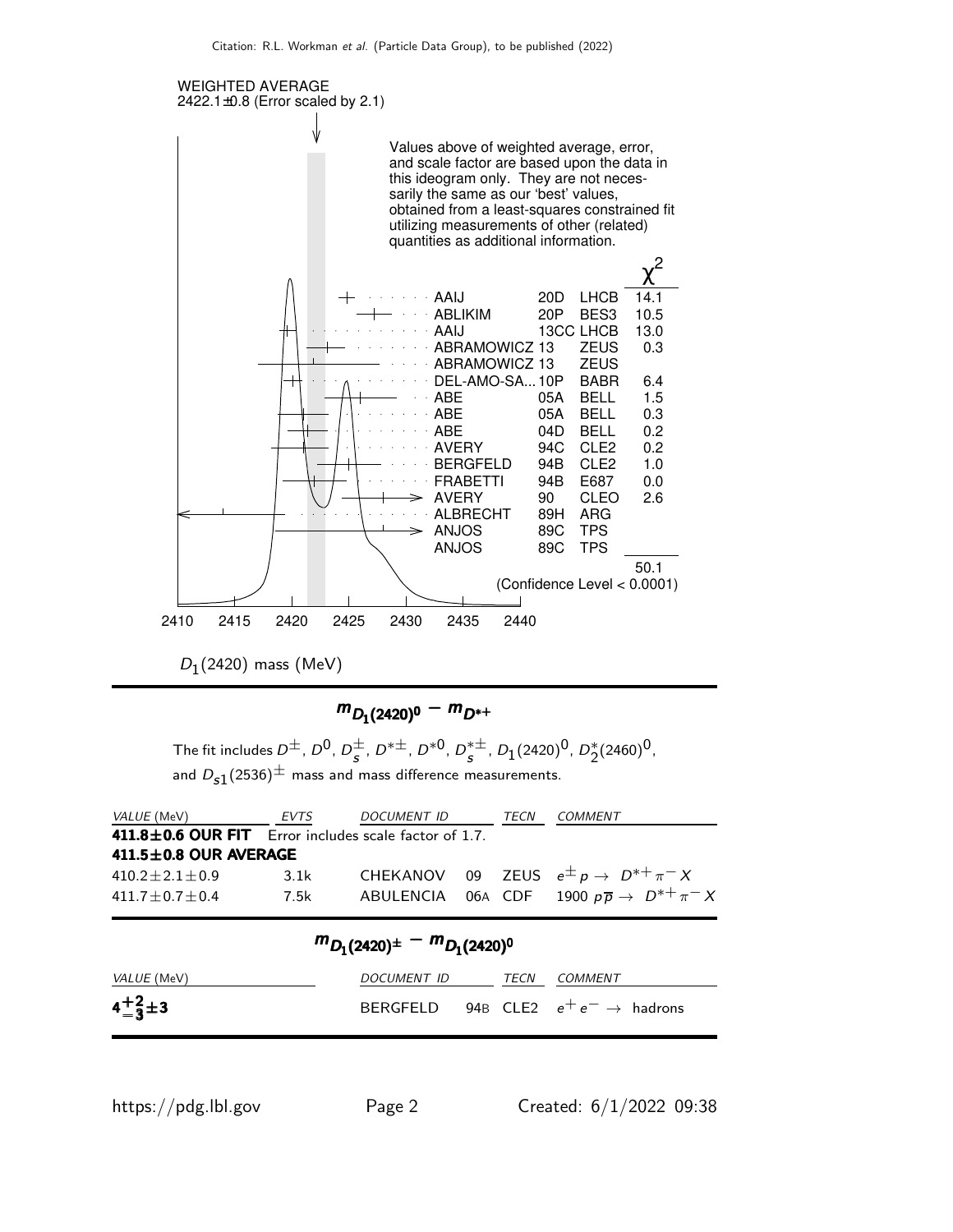#### $D_1(2420)$  WIDTH



<sup>1</sup> From a full four-body amplitude analysis of the  $B^-\to D^{*+}\pi^-\pi^-$  decay.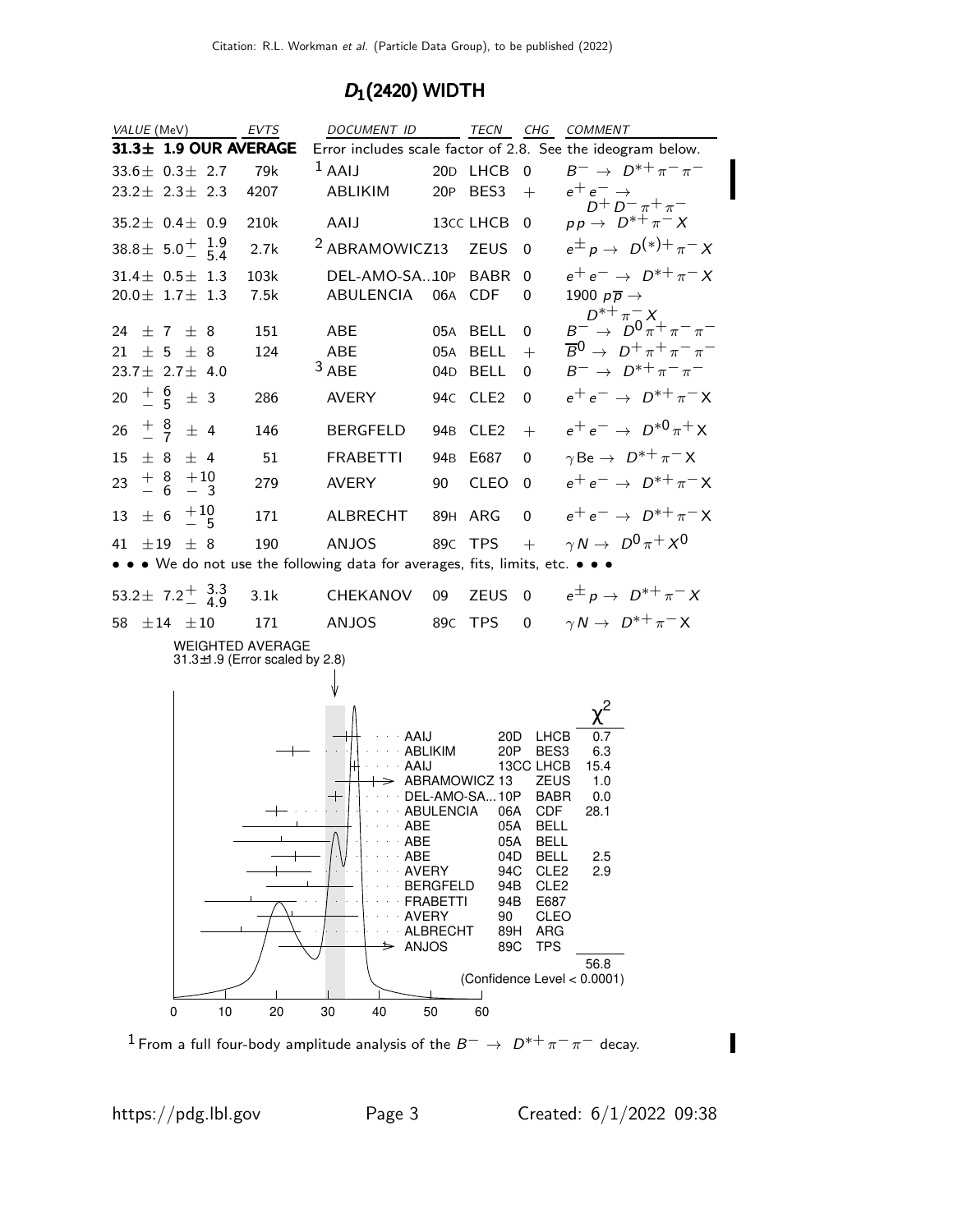<sup>2</sup> From the combined fit of the  $M(D^+\pi^-)$  and  $M(D^{*+}\pi^-)$  distributions. and A<sub>D<sub>2</sub></sub> fixed

to the theoretical prediction of  $-1$ .

 $3$  Fit includes the contribution from  $D_1^*(2430)^0$ .

 $D_1(2420)$  WIDTH (MeV)

#### D1(2420) DECAY MODES

 $D_1(2420)$  modes are charge conjugates of modes below.

|            | Mode                                                                                   | Fraction $(\Gamma_i/\Gamma)$ |
|------------|----------------------------------------------------------------------------------------|------------------------------|
|            | $\begin{array}{cc} \Gamma_1 & D^*(2007)^0 \pi \\ \Gamma_2 & D \pi^+ \pi^- \end{array}$ | seen                         |
|            |                                                                                        |                              |
| $\Gamma_3$ | $D \rho^0$                                                                             |                              |
|            |                                                                                        |                              |
|            | $\begin{array}{ccc} \Gamma_4 & D f_0(500) \\ \Gamma_5 & D_0^*(2300)^0 \pi \end{array}$ |                              |
|            | $D^0 \pi$<br>$\begin{bmatrix} 6 & D^0 \pi \\ \Gamma_7 & D^* \pi^+ \pi^- \end{bmatrix}$ |                              |
|            |                                                                                        |                              |

D<sub>1</sub>(2420) BRANCHING RATIOS

| $\Gamma(D^*(2007)^0 \pi)/\Gamma_{\rm total}$<br>$\mathsf{\Gamma}_1/\mathsf{\Gamma}$ |        |                     |                 |         |          |                                      |
|-------------------------------------------------------------------------------------|--------|---------------------|-----------------|---------|----------|--------------------------------------|
| VALUE                                                                               |        | <b>DOCUMENT ID</b>  |                 | TECN    | CHG      | <b>COMMENT</b>                       |
| seen                                                                                |        | ACKERSTAFF 97W OPAL |                 |         | $\Omega$ | $e^+e^- \rightarrow D^{*+}\pi^-X$    |
| seen                                                                                |        | AVERY               | 90              | CLEO    | $\Omega$ | $e^+e^- \rightarrow D^{*+}\pi^-X$    |
| seen                                                                                |        | AI BRECHT           | 89H             | ARG     | $\Omega$ | $e^+e^- \rightarrow D^*\pi^-X$       |
| seen                                                                                |        | <b>ANJOS</b>        |                 | 89C TPS | $\Omega$ | $\gamma N \to D^{*+} \pi^- X$        |
| seen                                                                                |        | <b>ANJOS</b>        |                 | 89C TPS | $+$      | $\gamma N \rightarrow D^0 \pi^+ X^0$ |
| $\Gamma(D^0\pi)/\Gamma(D^*(2007)^0\pi)$                                             |        |                     |                 |         |          | $\Gamma_6/\Gamma_1$                  |
| VALUE                                                                               | $CL\%$ | <b>DOCUMENT ID</b>  |                 | TECN    | CHG      | <i>COMMENT</i>                       |
| < 0.18                                                                              | 90     | <b>BERGFELD</b>     | 94 <sub>B</sub> | CLE2    | $+$      | $e^+e^- \rightarrow$ hadrons         |
| • • • We do not use the following data for averages, fits, limits, etc. • • •       |        |                     |                 |         |          |                                      |
| < 0.24                                                                              | 90     | AVFRY               | 90              | CI FO   | $\Omega$ | $e^+e^- \rightarrow D^+\pi^-X$       |

## $D_1(2420)$  POLARIZATION AMPLITUDE A $D_1$

A polarization amplitude  $A_{D_1}$  is a parameter that depends on the initial polarization of the  $D_1$  and is sensitive to a possible S-wave contribution to its decay. For  $D_1$  decays the helicity angle,  $\theta_h$ , distribution varies like  $1 + A_{D_1} \cos^2 \theta_h$ , where  $\theta_h$  is the angle in the  $D^*$  rest frame between the two pions emitted by the  $D_1 \rightarrow D^* \pi$  and the  $D^* \rightarrow D \pi$ .

Unpolarized  $D_1$  decaying purely via  $D$ -wave is predicted to give  $A_{D_1} = 3$ .

| <i>VALUE</i>                                     | EVTS | <i>DOCUMENT ID</i>   | TECN | CHG | COMMENT                                                                   |
|--------------------------------------------------|------|----------------------|------|-----|---------------------------------------------------------------------------|
| 5.73±0.25 OUR AVERAGE                            |      |                      |      |     |                                                                           |
| 7.8 $\frac{+6.7}{-2.7}$ $\frac{+4.6}{-1.8}$ 2.7k |      |                      |      |     | <sup>1</sup> ABRAMOWICZ13 ZEUS 0 $e^{\pm} p \rightarrow D^{(*)+} \pi^- X$ |
| $5.72 \pm 0.25$                                  | 103k | DEL-AMO-SA10P BABR 0 |      |     | $e^+e^- \rightarrow D^{*+}\pi^-X$                                         |
| $5.9 + 3.0 + 2.4 - 1.7 - 1.0$                    |      |                      |      |     | CHEKANOV 09 ZEUS 0 $e^{\pm} p \rightarrow D^{*+} \pi^- X$                 |
| https://pdg.lbl.gov                              |      | Page 4               |      |     | Created: 6/1/2022 09:38                                                   |